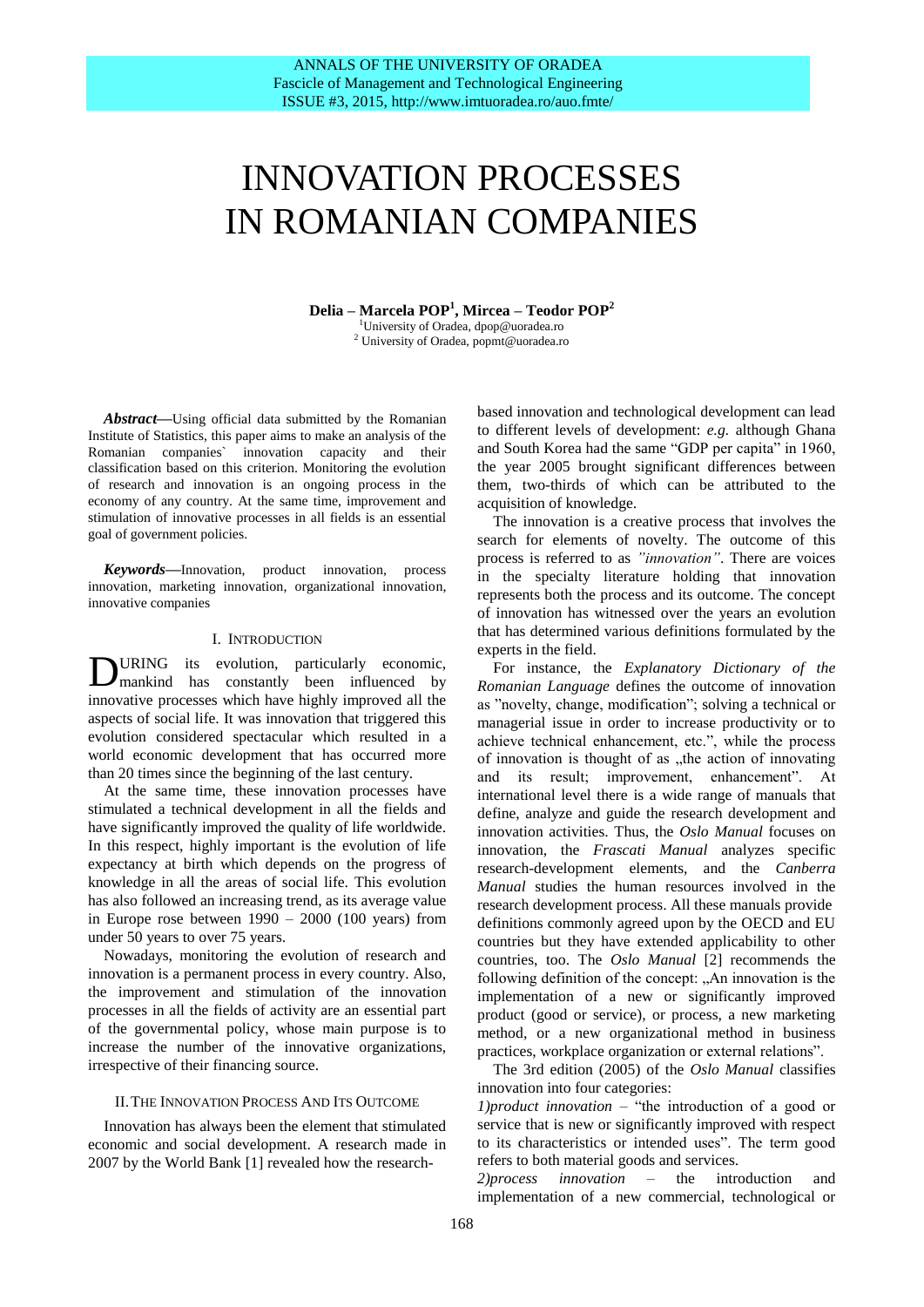production method etc. used in an organization, or its dramatic improvement. This includes significant changes in the techniques, equipment and/or software used to implement these new elements that aim at increasing production, improving the quality of goods and reducing the production and distribution costs.

*3)marketing innovation* - the implementation of a new marketing method intended to meet the customers` needs, to open up new markets, or to better position a company's product on the market, etc. This type of innovation involves the introduction of significantly new elements (new product launch on the market) or major changes in the product policy (design or packaging, etc.), in the product distribution policy (new distribution channels, new product sale or logistics methods), or in the product promotion or pricing policy.

*4)organizational innovation* - the implementation of a new organizational element, method or procedure in a company's business practices, workplace organization, organizational culture, or external relations, etc. This innovation is meant to reduce a company's administrative, managerial or transaction costs, to improve workplace satisfaction, to facilitate a more durable and cost-effective company development, to adopt a more flexible and innovative organizational behavior, etc.

The essential feature of all these types of innovation is that they must end up in the form of a product, process, element of the marketing policy or organizational method which must be new or significantly improve the performance of the company/organization that manages and implements the innovation.

Depending on the amount of change they determine innovations fall in two sub-categories: radical innovations and incremental innovations. Thus, the radical or "*breakthrough innovation"* brings about brand new solutions that can be developed in a new business, have a major impact in the field, and can set up new industries or markets. Radical innovations provide clients with a considerably higher value, in correspondence with the degree of novelty.

The incremental innovations were defined in 1995 by Catherine M. Banbury and Will Mitchell as "refinements and extensions of established designs that result in substantial price or functional benefits to users" [3]. Incremental innovations represent minor refinements of already existing products or processes, which occur successively and repetitively during their lifetime.

# III.INNOVATION MANAGEMENT AND THE JOBS IT CREATES IN ROMANIA

Just like any other process occurring within a company the innovation process must also be planned, organized, led, directed and controlled. The activities and decisions related to the innovation within a company can be divided into two categories:

*1)monitoring activities and the project implementation management within a company;*

# *2) decision-making about further innovation projects and their monitoring.*

The concept "innovation management" was coined in 2009 by Sandrine Fernez-Walch and François Romon who defined it as "the set of actions taken by a company and the solutions adopted to facilitate the emergence of the innovation projects, to decide upon their launch, to trade new products or implement new processes in order to increase the company competitivity" [4].

The innovation management is an important feature of a company`s business strategy. The strategic elements that influence the innovation management are put into practice by means of the company`s objectives, its current and future financial situation, its work environment, the managers` involvement, the dynamics of the market that the company taps, etc.

The companies that embrace the principles of the innovation management are named innovative companies and their abilities fall in two categories:

*1)strategic abilities* characterized by a long-term vision and the ability to identify and anticipate market trends, etc.

*2)organizational abilities* that rely on a novelty-oriented organizational culture, optimal cooperation with the innovation sources, employees` involvement in the Just like any other process occurring within a company the innovation process must also be planned, organized, led, directed and controlled. The activities and decisions related to the innovation within a company can be divided into two categories:

*1)monitoring activities and the project implementation management within a company;*

*2)decision-making about further innovation projects and their monitoring.*

The concept "innovation management" was coined in 2009 by Sandrine Fernez-Walch and François Romon who defined it as "the set of actions taken by a company and the solutions adopted to facilitate the emergence of the innovation projects, to decide upon their launch, to trade new products or implement new processes in order to increase the company competitivity" [4].

The innovation management is an important feature of a company`s business strategy. The strategic elements that influence the innovation management are put into practice by means of the company`s objectives, its current and future financial situation, its work environment, the managers` involvement, the dynamics of the market that the company taps, etc.

The companies that embrace the principles of the innovation management are named innovative companies and their abilities fall in two categories:

*1)strategic abilities* characterized by a long-term vision and the ability to identify and anticipate market trends, etc.

*2)organizational abilities* that rely on a novelty-oriented organizational culture, optimal cooperation with the innovation sources, employees` involvement in the innovative and change processes, investments in the human resources, etc.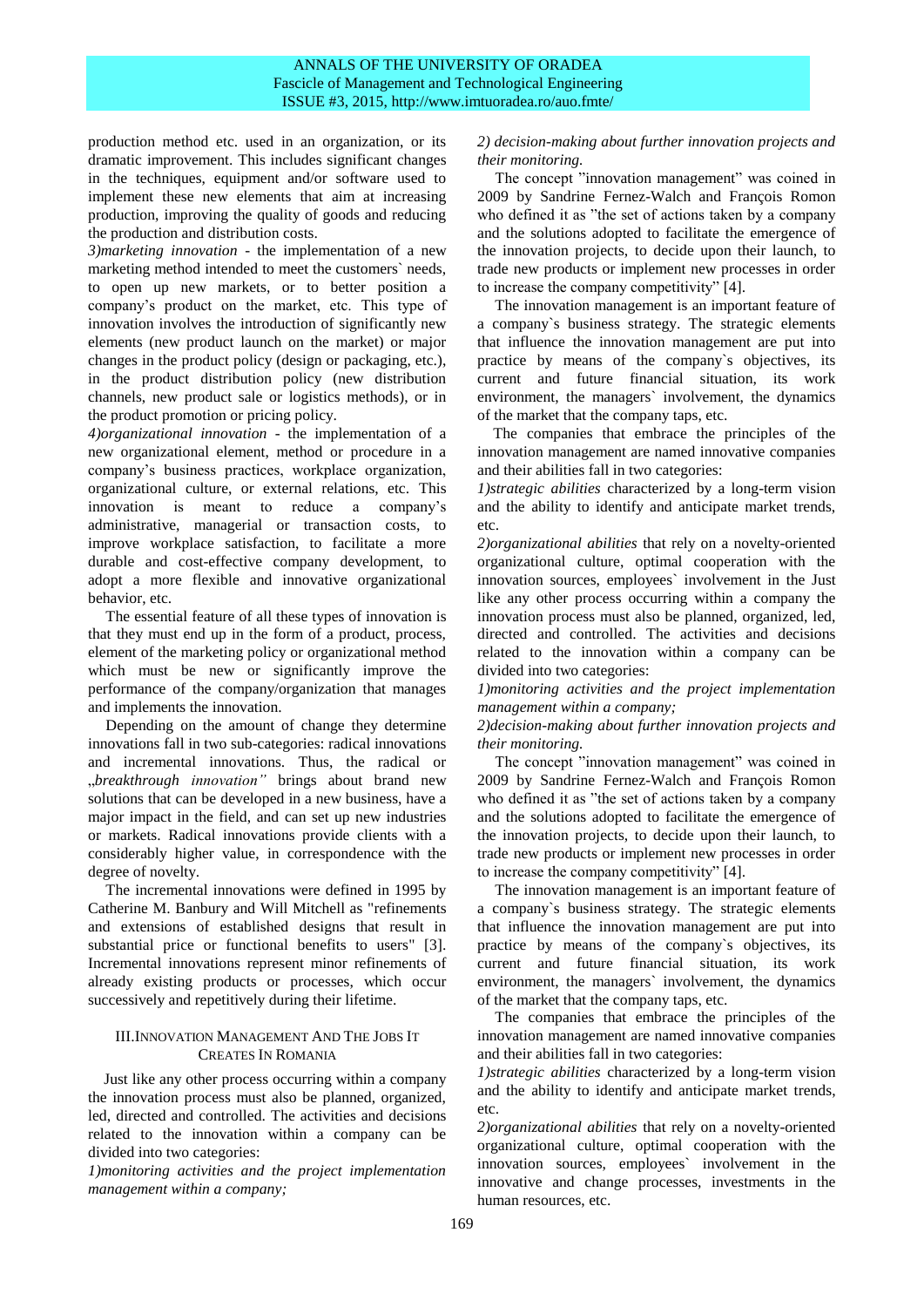# ANNALS OF THE UNIVERSITY OF ORADEA Fascicle of Management and Technological Engineering ISSUE #3, 2015, http://www.imtuoradea.ro/auo.fmte/

In practice, the statistical analysis and observation of the innovation processes can be achieved by adopting the regulations of the Oslo Manual on which relied the research conducted by the Community Innovation Survey and that Romania has been using since 2000. According to the classification proposed by this survey the innovative companies can be divided into two categories and monitored accordingly: successful innovative companies and companies with unfinished or abandoned innovation projects.

*The successful innovative companies* are companies which have introduced and implemented at least one product or innovation process, that is, they have launched on the market new or significantly improved products, implemented new or significantly improved processes, introduced in their own activity new or significantly improved organizing or marketing methods. The term can be applied to the active companies that have implemented or are currently implementing various types of innovations.

Based on the type of innovation implemented by a company the successful innovators can be, at their turn, classified into three categories:

*1)product innovators*

*2)process innovators*

*3)product and process innovators*

*The companies with unfinished or abandoned innovation projects* are companies that are carrying out innovation activities intended to develop or introduce new or significantly improved products or to implement new processes, even in the research-development activity, but whose projects are left unfinished or abandoned.

Since the data reporting of 2008 (which analyzed the period 2006-2008 that followed the modification of the Oslo Manual made in 2005) the classification of the companies has changed as follows:

*1)innovative companies*: companies with only product or/and process innovation, companies with only organizing or/and marketing innovation, companies with only product or/and process innovation and with organizing or/and marketing innovation;

*2)successful innovative companies*: companies with only product innovation, companies with only process innovation and companies with both product and process innovation;

*3)companies with unfinished or/and abandoned innovation projects*.

In practice, at the opposite side of the innovative companies lie the non-innovative companies, that is, those companies that did not perform any innovative activity during a certain monitored period.

Following the adoption of the innovation management principles by the Romanian companies, the Classification of Occupations in Romania (COR) was adjusted and modified in 2007 by the introduction of a new occupation - "innovation manager"; this introduction was followed by the validation in 2008 of the occupation standard for this job. At present, the position of "innovation manager" is codified with code 242106. The job responsibilities of this manager involve an effective management of the innovative process developed by a company.

In Romania, the same field of innovation has given rise to another occupation -"technology broker", which is currently codified in the Classification of Occupations in Romania with code 241265. A technology broker is a qualified person who can carry out technology transfer, that is, successfully harmonize the technology offer and demand by complying with the industrial property rights.

## IV. SURVEY ON THE INNOVATION PROCESS IN THE ROMANIAN COMPANIES

Up to now the National Statistics Institute [5], [6] has gone public with statistical data on the innovation process in Romania gathered before 2013; therefore, there is no analysis available for the period after 2013.

The evaluation of the innovation process in the Romanian companies is achieved mainly based on the number of companies that carry out innovative activities.

|                   | 2002  |     | 2004  |     | 2006  |      | 2008  |     | 2010  |      | 2012  |     |
|-------------------|-------|-----|-------|-----|-------|------|-------|-----|-------|------|-------|-----|
|                   | No.   | %   | No.   | %   | No.   | %    | No.   | %   | No.   | $\%$ | No.   | %   |
| <b>Total</b>      | 23404 | 100 | 26024 | 100 | 28488 | 100  | 29979 | 100 | 26330 | 100  | 28866 | 100 |
| <b>Innovative</b> | 3983  | 17  | 5171  | 20  | 6013  | 21,1 | 9986  | 33  | 8116  | 31   | 5968  | 21  |
| companies         |       |     |       |     |       |      |       |     |       |      |       |     |
| Non-              | 19421 | 83  | 20853 | 80  | 22475 | 78,9 | 19993 | 67  | 18214 | 69   | 22898 | 79  |
| <b>Innovative</b> |       |     |       |     |       |      |       |     |       |      |       |     |
| companies         |       |     |       |     |       |      |       |     |       |      |       |     |

#### TABLE I NUMBER OF ROMANIAN INNOVATIVE AND NON-INNOVATIVE COMPANIES BETWEEN 2002-2012

*Table 1* presents information on the number of Romanian innovative and non-innovative companies and their corresponding percentage between 2002-2012.

The present survey reveals that by 2008 the number of the Romanian innovative companies followed an increasing trend, with its peak being recorded between

2006-2008. The economic crisis at the end of 2008 also affected the Romanian innovative companies whose